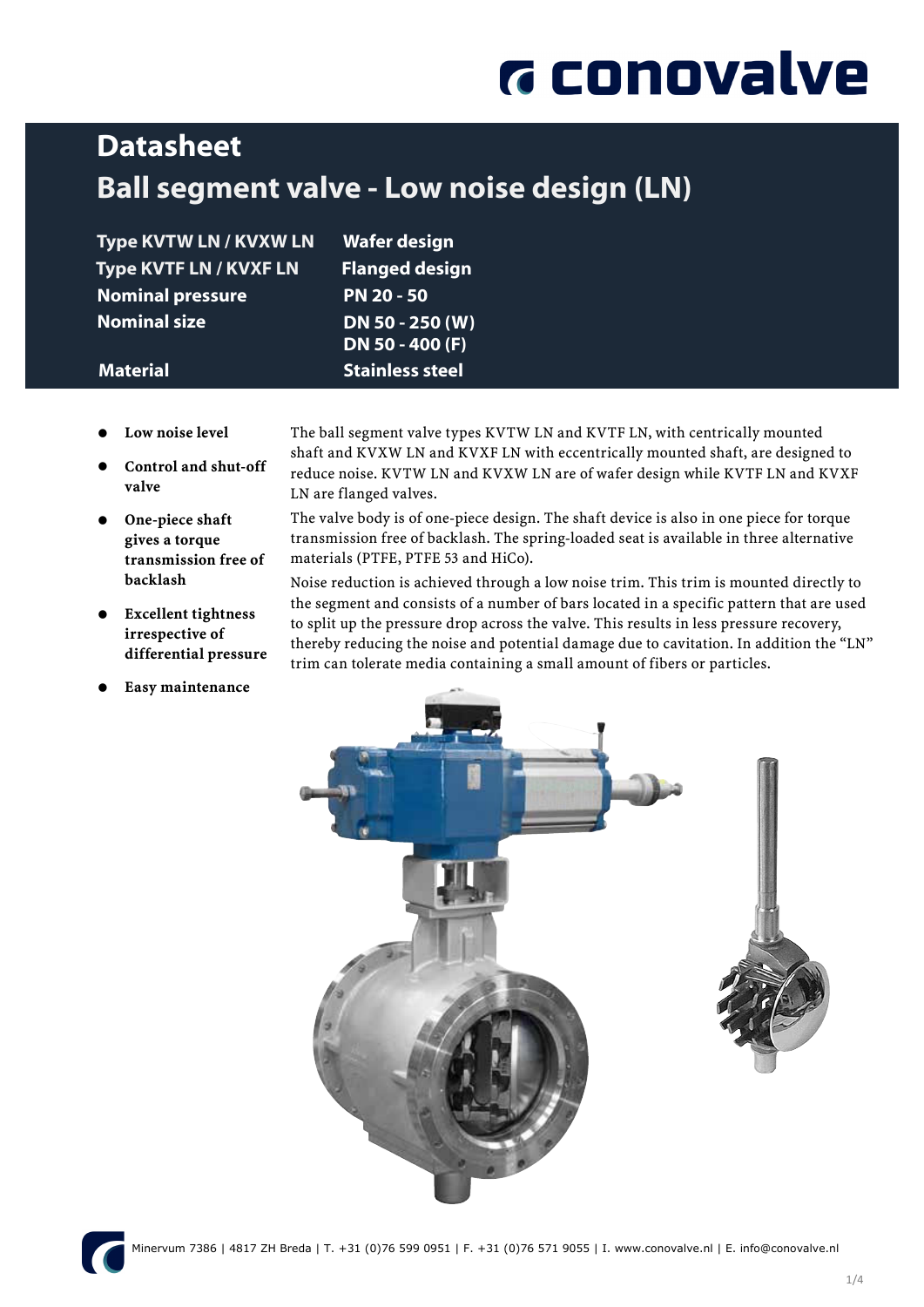# **G** conovalve

### Background

Within the process industry and the energy sector there are a number of applications where process data in combination with standard control valves will result in problems such as erosion and high noise level.

These problems are usually related to high flow velocities and/or pressure drops within the valve caused by the severe nature of a given process's requirement.

By using a standard ball segment valve and adding the SOMAS noise reduction device to its segment, many severe noise-producing applications can be solved.

#### Theory

The risk of cavitation is high in liquid applications when combined with high-pressure drops.

Cavitation is a two-stage phenomenon caused by the fluid undergoing two changes of state. The initial pressure of the liquid is reduced to a value below its vapour pressure as it passes through a restriction (valve). This pressure reduction causes vapour voids or bubbles to form, the pressure then recovers to a value greater than the liquid's vapour pressure, causing the voids to collapse or implode back into an all-liquid state. The cavitation process is always accompanied by high noise and if left to itself, will cause severe damage to both the control valve as well as its proximate downstream piping and/or fittings. The second stage is the collapse or implosion of these cavities back into an all-liquid state.

In order to visualize how these phenomena occur in control valves, consider a liquid flowing in a piping system in which a restriction such as a concentric orifice has been placed. In this case, the orifice may be considered analogous to a control valve at some fixed opening. Fig. 1 illustrates the pressures and velocities along the flow stream.

As the fluid stream approaches the restriction in the line, its cross-sectional area must decrease in order to pass through the orifice. The velocity is inversely proportional to the stream area and, therefore, must increase. Immediately downstream of the orifice the stream will reach its minimum cross-section and thus its maximum velocity. This point is called the vena contracta. If the velocity is increased sufficiently, the pressure will fall to the vapour pressure, thus permitting the formation of voids in the stream, which is the first stage of cavitation.





Downstream of the vena contracta, fluid friction causes the stream to decelerate with resultant increases in both stream cross-section and pressure. This reversal of energy interchange between the velocity and "pressure recovery" plays an important role in valve sizing.

Vapour bubbles, formed by reducing the pressure at the vena contracta to the vapour pressure, cannot exist at increased pressure downstream and are forced to collapse or implode back into the liquid state.

Should the pressure in the downstream piping system be maintained at a level equal to or less than the inlet vapour pressure, the fluid proceeding downstream would have an increased percentage of vapour. The velocity of the stream would continue to increase and the end result would be flashing rather than cavitation.

#### Gas

For installations on steam and gas, the noise level is related to high flow velocity due to high differential pressure across the valve. This will normally not influence the lifetime of the valve.

The additional cage on the segment will split up the pressure drop, and the flow velocity inside the valve body will be lower. As a result of this, less noise is generated.

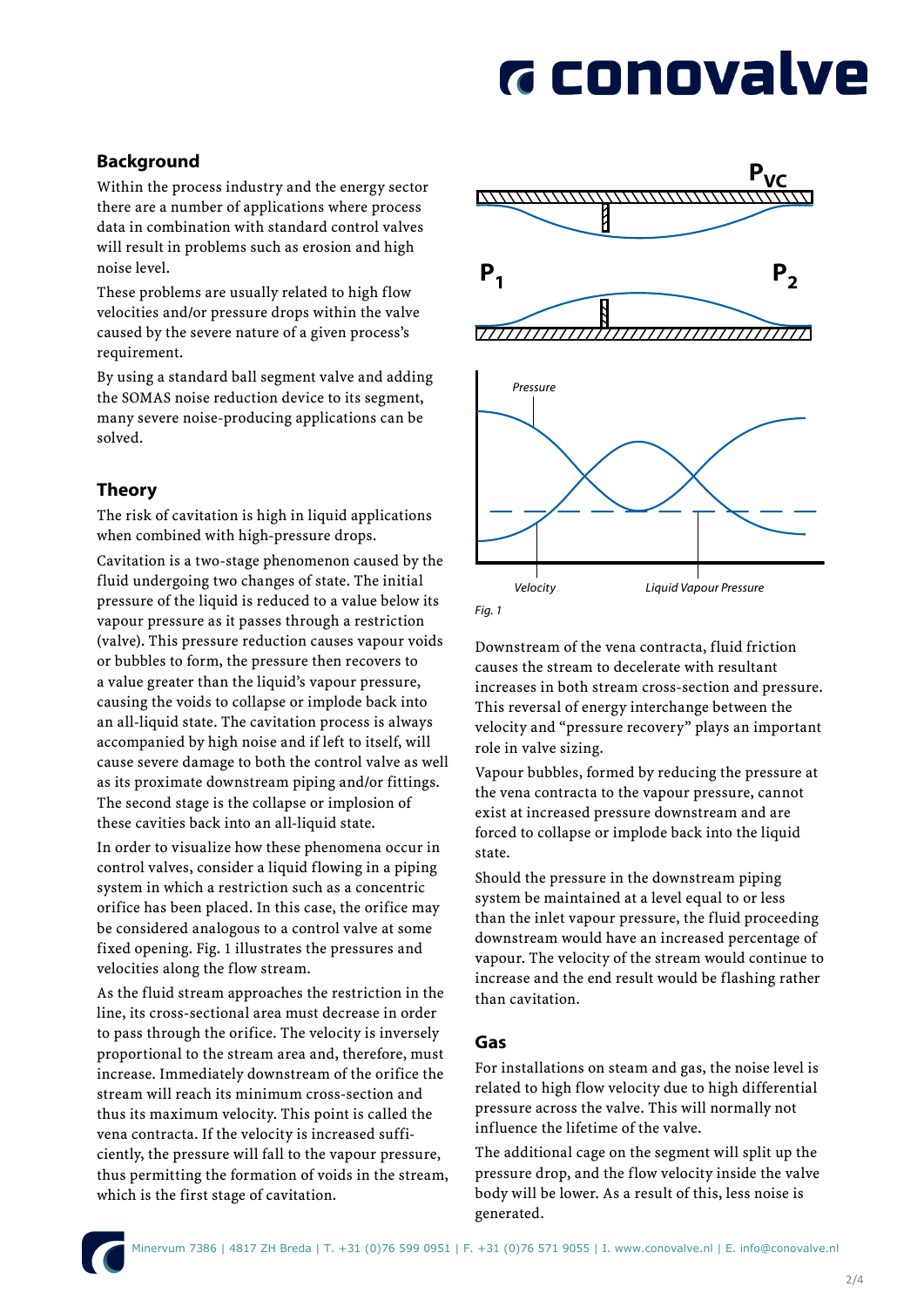# **G** conovalve





*Fig. 2 Pressure and velocity variations with noise reduction trim. Compare with Fig. 1.*

*Principal sketch*

#### Valve description

Ball segment valves type KVTW LN and KVXW LN are derivatives of the standard models KVTW and KVXW. The designation "LN" indicates that the ball segment is equipped with a low noise trim, which is used to split up the pressure drop across the valve. This results in less pressure recovery, thereby reducing the noise and potential cavitation damage normally generated in standard ball segment models (see fig. 2).

The information above is also available for the KVT LN, KVX LN, KVTF LN and KVXF LN valves.

In addition, these models (LN design) can tolerate media containing a small amount of fibres or particles.

Note! The capacity factors for valves of LN design are reduced. Capacity factors and remaining factors for valves with LN-trim are available in the valve sizing program SOMSIZE.

#### Flow coefficient KVTW LN

| Valve | Opening angle |            |     |     |     |     |      |            |            |  |
|-------|---------------|------------|-----|-----|-----|-----|------|------------|------------|--|
| DN    | $10^{\circ}$  | $20^\circ$ | 30° | 40° | 50° | 60° | 70°  | $80^\circ$ | $90^\circ$ |  |
| 50    | 4             | 14         | 24  | 35  | 46  | 57  | 66   | 72         | 75         |  |
| 65    | 6             | 20         | 35  | 51  | 65  | 79  | 89   | 94         | 96         |  |
| 80    | 10            | 32         | 54  | 80  | 104 | 129 | 148  | 162        | 170        |  |
| 100   | 15            | 47         | 82  | 120 | 156 | 193 | 223  | 244        | 255        |  |
| 150   | 28            | 88         | 153 | 225 | 293 | 363 | 417  | 458        | 480        |  |
| 200   | 47            | 148        | 257 | 376 | 490 | 608 | 699  | 766        | 800        |  |
| 250   | 71            | 223        | 386 | 566 | 737 | 914 | 1052 | 1153       | 1205       |  |

DN 50 - DN  $65 =$  KVT LN

#### Flow coefficient KVXW LN

| Valve | Opening angle |              |     |     |     |            |     |      |      |  |
|-------|---------------|--------------|-----|-----|-----|------------|-----|------|------|--|
| DN    | $10^{\circ}$  | $20^{\circ}$ | 30° | 40° | 50° | $60^\circ$ | 70° | 80°  | 90°  |  |
| 50    | 3             | 11           | 20  | 30  | 41  | 50         | 60  | 68   | 70   |  |
| 65    | 4             | 15           | 28  | 43  | 58  | 69         | 81  | 89   | 90   |  |
| 80    | 7             | 24           | 45  | 69  | 92  | 113        | 134 | 154  | 160  |  |
| 100   | 10            | 36           | 67  | 109 | 138 | 171        | 203 | 223  | 243  |  |
| 150   | 18            | 68           | 126 | 193 | 260 | 320        | 380 | 435  | 455  |  |
| 200   | 30            | 113          | 211 | 322 | 434 | 535        | 636 | 727  | 760  |  |
| 250   | 45            | 170          | 318 | 485 | 654 | 806        | 957 | 1095 | 1145 |  |

DN 50 - DN 65 = KVX LN